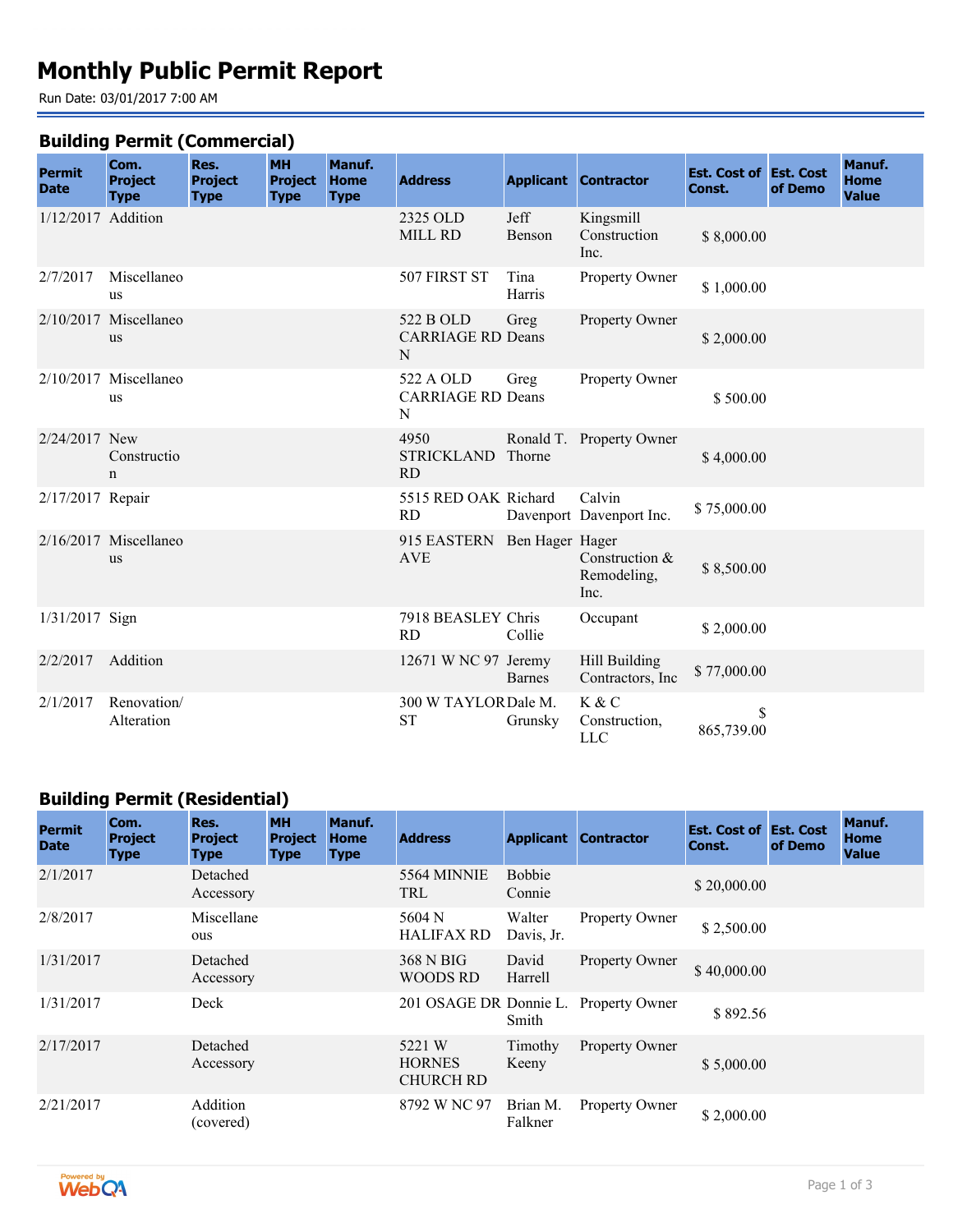## **Building Permit (Residential)**

| <b>Permit</b><br><b>Date</b> | Com.<br><b>Project</b><br><b>Type</b> | Res.<br><b>Project</b><br><b>Type</b> | <b>MH</b><br><b>Project</b><br><b>Type</b> | Manuf.<br><b>Home</b><br><b>Type</b> | <b>Address</b>                               |                            | <b>Applicant Contractor</b>                 | <b>Est. Cost of Est. Cost</b><br>Const. | of Demo | Manuf.<br><b>Home</b><br><b>Value</b> |
|------------------------------|---------------------------------------|---------------------------------------|--------------------------------------------|--------------------------------------|----------------------------------------------|----------------------------|---------------------------------------------|-----------------------------------------|---------|---------------------------------------|
| 2/24/2017                    |                                       | Detached<br>Accessory                 |                                            |                                      | 1021<br><b>STALLION RD</b>                   |                            | John Yates Property Owner                   | \$4,500.00                              |         |                                       |
| 2/21/2017                    |                                       | New Single<br>Family                  |                                            |                                      | 3218 COLEY<br><b>RD</b>                      | Felicia<br>Manning         | Four Seasons<br>Contractors,<br><b>LLC</b>  | \$<br>180,000.00                        |         |                                       |
| 1/31/2017                    |                                       | New Single<br>Family                  |                                            |                                      | 3269 COLEY<br><b>RD</b>                      | Felicia<br>Manning         | Four Seasons<br>Contractors,<br>LLC         | $\mathbb{S}$<br>200,000.00              |         |                                       |
| 2/10/2017                    |                                       | Detached<br>Accessory                 |                                            |                                      | 5839 TOMMY<br><b>RD</b>                      | Joe<br>Anthony             | Four Seasons<br>Contractors,<br><b>LLC</b>  | \$20,000.00                             |         |                                       |
| 2/10/2017                    |                                       | Detached<br>Accessory                 |                                            |                                      | 6101<br><b>ANNABELLA</b><br><b>RD</b>        | Joe<br>Anthony             | Four Seasons<br>Contractors,<br><b>LLC</b>  | \$35,000.00                             |         |                                       |
| 2/10/2017                    |                                       | Detached<br>Accessory                 |                                            |                                      | 6101<br>ANNABELLA Anthony<br>RD              | Joe                        | Four Seasons<br>Contractors,<br><b>LLC</b>  | \$20,000.00                             |         |                                       |
| 2/1/2017                     |                                       | New Single<br>Family                  |                                            |                                      | 4570<br><b>MORNING</b><br><b>STAR CT</b>     | Joe<br>Anthony             | Four Seasons<br>Contractors,<br><b>LLC</b>  | \$<br>180,000.00                        |         |                                       |
| 2/23/2017                    |                                       | New Single<br>Family                  |                                            |                                      | 4345<br><b>ADOLPHUS T</b><br><b>BOONE RD</b> | Dean<br>Holland            | Dean A. Holland<br>Builders, Inc.           | \$<br>265,000.00                        |         |                                       |
| 2/22/2017                    |                                       | New Single<br>Family                  |                                            |                                      | 7210<br>MICHELLE RD Williams                 | David                      | Williams Pointe<br>Partners                 | \$90,000.00                             |         |                                       |
| 2/9/2017                     |                                       | Detached<br>Accessory                 |                                            |                                      | <b>6560 RED RD</b>                           | Randy<br>Evans             | Marvin Rudd                                 | \$7,000.00                              |         |                                       |
| 2/9/2017                     |                                       | Addition<br>(covered)                 |                                            |                                      | 3666 DALTON Dexter<br><b>RD</b>              | Webb                       | Heritage<br>Builders of NC,<br>Inc          | \$27,000.00                             |         |                                       |
| 1/31/2017                    |                                       | New Single<br>Family                  |                                            |                                      | 7729<br><b>VAUGHAN</b><br>CHAPEL RD          | Michael<br>Langley         | Michael Terry<br>Langley                    | \$90,000.00                             |         |                                       |
| 2/9/2017                     |                                       | Miscellane<br>ous                     |                                            |                                      | 6460 VANCE<br><b>ST</b>                      | Joseph S.<br><b>Barnes</b> | Sammy's<br>Construction,<br>Inc.            | \$8,000.00                              |         |                                       |
| 2/9/2017                     |                                       | New Single<br>Family                  |                                            |                                      | 6835 FINCH<br>RD                             | Blake<br>Eatmon            | <b>Stone Creek</b><br>Builders East,<br>Inc | \$<br>300,000.00                        |         |                                       |
| 2/22/2017                    |                                       | Renovation<br>/Alteration             |                                            |                                      | 3525 WAGON<br>WHEEL RD                       | Keith<br>Price             | Keith Price<br>Construction                 | \$17,000.00                             |         |                                       |
| 1/31/2017                    |                                       | Repair                                |                                            |                                      | <b>304 E ELM ST</b>                          | Donald<br>Poland           | <b>Poland Builders</b>                      | \$11,000.00                             |         |                                       |
| 2/17/2017                    |                                       | Renovation<br>/Alteration             |                                            |                                      | 6532 TODD RD Donald                          | Poland                     | Poland Builders                             | \$22,000.00                             |         |                                       |
| 2/21/2017                    |                                       | Renovation<br>/Alteration             |                                            |                                      | 5065<br><b>OVERLOOK</b><br>${\rm DR}$        | Donald<br>Poland           | <b>Poland Builders</b>                      | \$23,000.00                             |         |                                       |